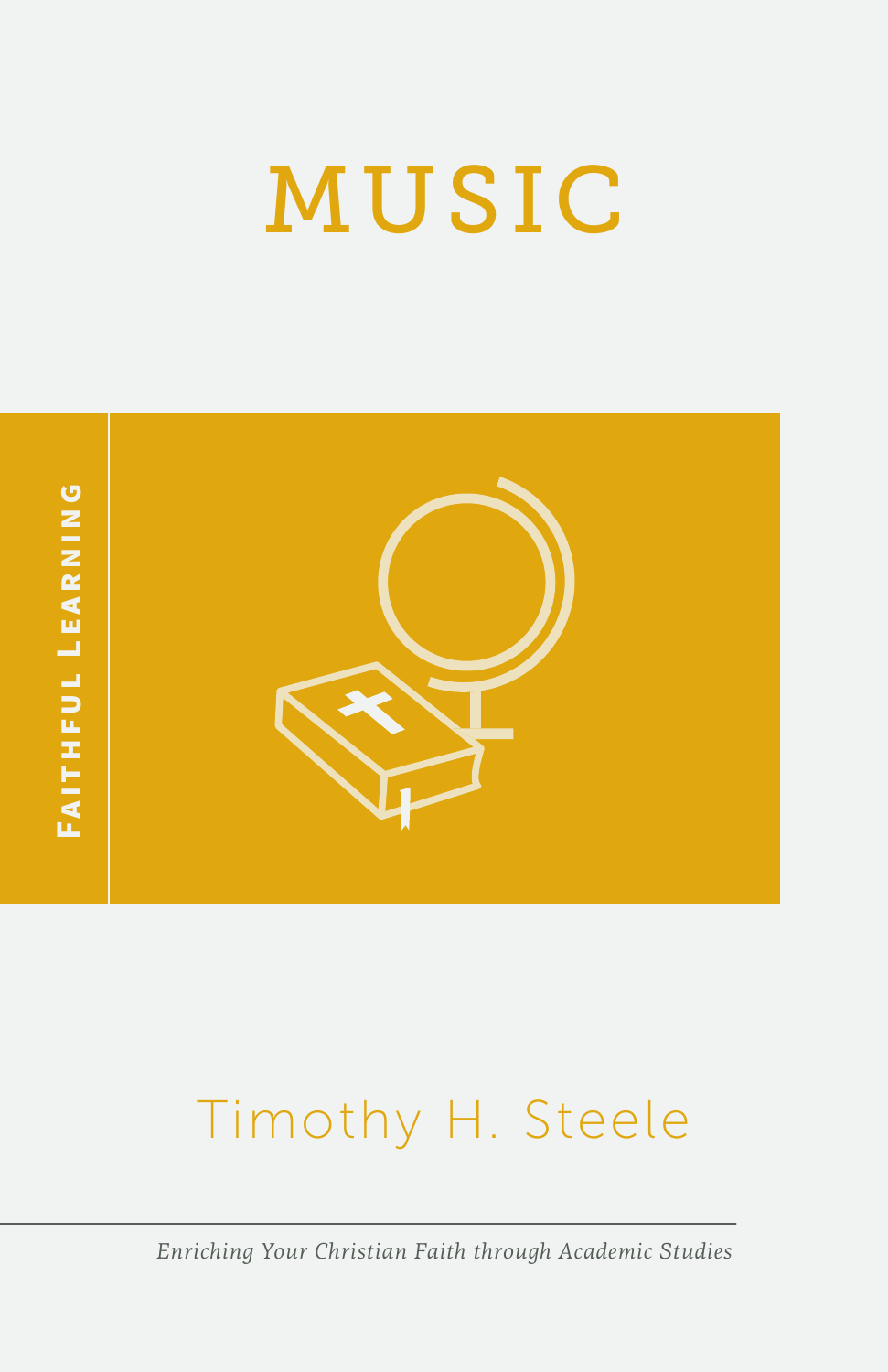#### THE FAITHFUL LEARNING SERIES

*An Invitation to Academic Studies*, Jay D. Green *Chemistry*, Daniel R. Zuidema *Literature*, Clifford W. Foreman *Music*, Timothy H. Steele *Philosophy*, James S. Spiegel *Political Science*, Cale Horne *Sociology*, Matthew S. Vos

JAY D. GREEN, SERIES EDITOR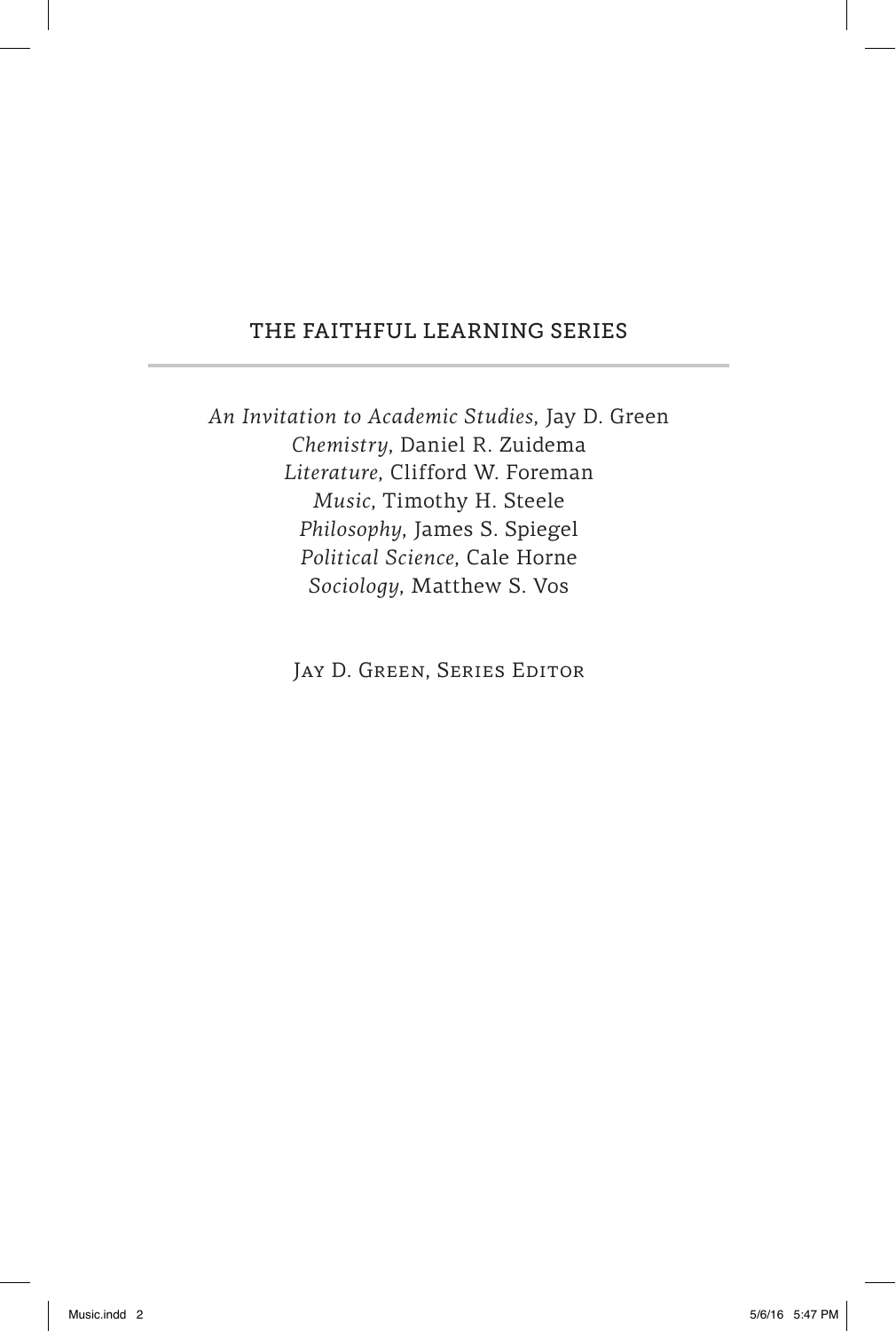## MUSIC MUSIC

### Timothy H. Steele

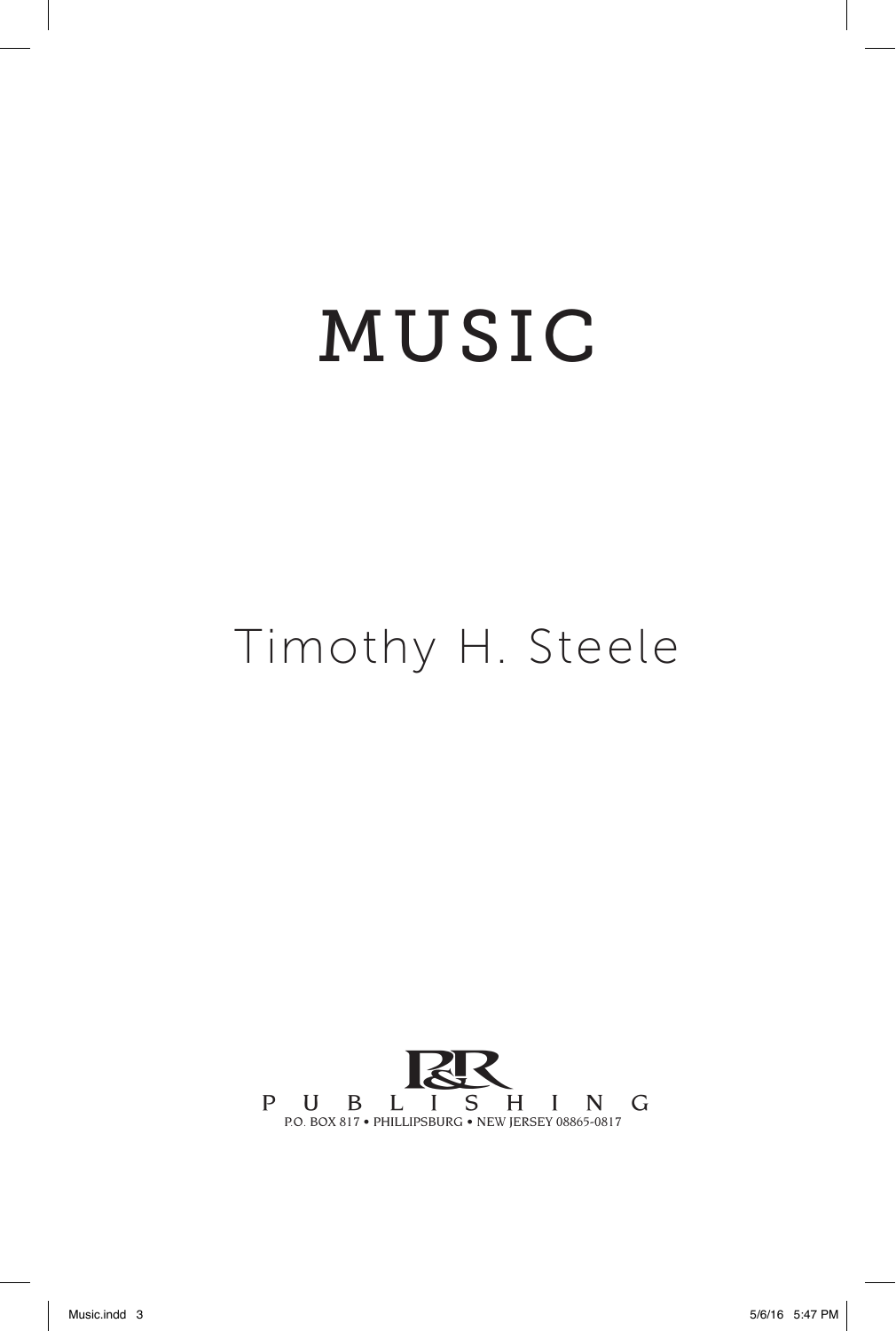© 2016 by Timothy H. Steele

All rights reserved. No part of this book may be reproduced, stored in a retrieval system, or transmitted in any form or by any means—electronic, mechanical, photocopy, recording, or otherwise—except for brief quotations for the purpose of review or comment, without the prior permission of the publisher, P&R Publishing Company, P.O. Box 817, Phillipsburg, New Jersey 08865-0817.

Scripture quotations are from the HOLY BIBLE, NEW INTERNATIONAL VERSION®. NIV®. Copyright © 1973, 1978, 1984 by International Bible Society. Used by permission of Zondervan Publishing House. All rights reserved.

Italics within Scripture quotations indicate emphasis added.

The quotation on the back cover is from Guillaume de Machaut, "Prologue," part 5, lines 85–86.

Printed in the United States of America

Library of Congress Cataloging-in-Publication Data

Names: Steele, Timothy Howard, author.

Title: Music / Timothy H. Steele.

Description: Phillipsburg : P&R Publishing, 2016. | Series: The faithful learning series | Includes bibliographical references.

Identifiers: LCCN 2016001638| ISBN 9781596389120 (pbk.) | ISBN 9781596389137 (epub) | ISBN 9781596389144 (mobi)

Subjects: LCSH: Music--Religious aspects--Christianity.

Classification: LCC ML3921.2 .S74 2016 | DDC 780.2/423--dc23

LC record available at http://lccn.loc.gov/2016001638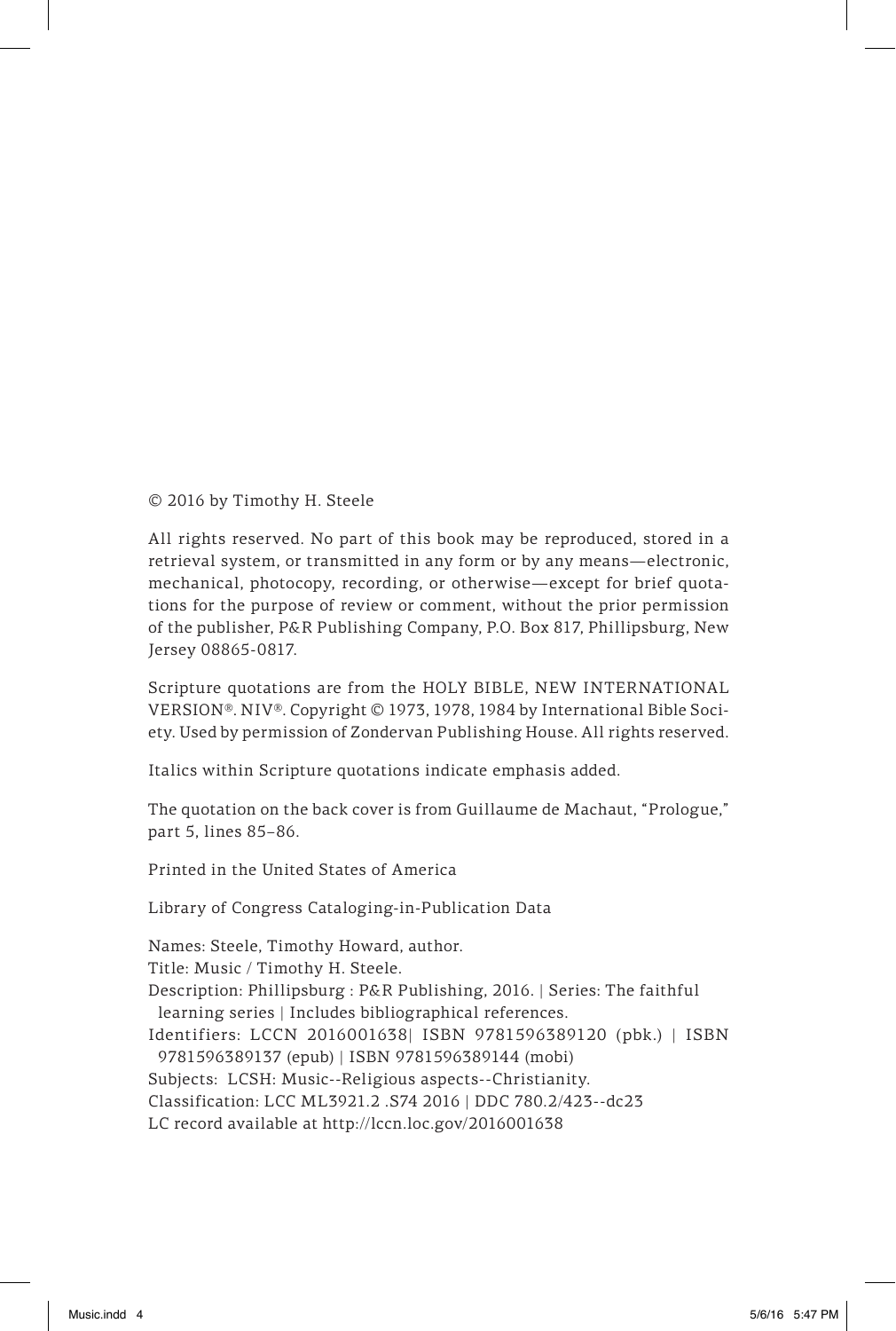Music is a science that wants us to laugh, and sing, and dance.

—GUILLAUME DE MACHAUT1

WE USIC IS A SCIENCE—a scholarly discipline worthy<br>of study and reflection. And it is also an art that<br>urban un're feeling low and nourishes our hearts and minds of study and reflection. And it is also an art that **L** entertains us, helps us to worship, cheers us up when we're feeling low, and nourishes our hearts and minds over a lifetime. We study music because, as human beings, we are made to be music makers and music listeners, dancers and singers and players of instruments. I often point out to my students that the first recorded words of Adam are a song celebrating his union with Eve: "This is now bone of my bones and flesh of my flesh" (Gen. 2:23); and that the prophet Zephaniah pictured even God himself as a singer who rejoices over his bride: "The Lorp your God is with you, he is mighty to save. He will take great delight in you, he will quiet you with his love, he will rejoice over you with singing" (Zeph. 3:17).

Christians over the centuries have used music to help them pray, to celebrate weddings, and to add solemnity to funerals. And they have had much to say about music—what it is, what it is useful for, and how we ought to think about it. For many, music is something to celebrate. Martin Luther called it "a fine, delightful gift, that has often roused and moved me, and won me over to the joy of preaching."2 But

1. Guillaume de Machaut (ca. 1300–1377) was the foremost musician and poet of fourteenth-century France. A modern edition of his "Prologue" is available in Oeuvres de Guillaume de Machaut, ed. Ernest Hoepffner (Paris: Librairie de Firmin-Didot, 1908), 1:9, available online at http://www.archive.org/stream /uvresdeguillaum00guilgoog#page/n111/mode/2up. The English translation is my own.

2. Martin Luther, *D. Martin Luthers Werke: Tischreden*, vol. 4, 1538–1540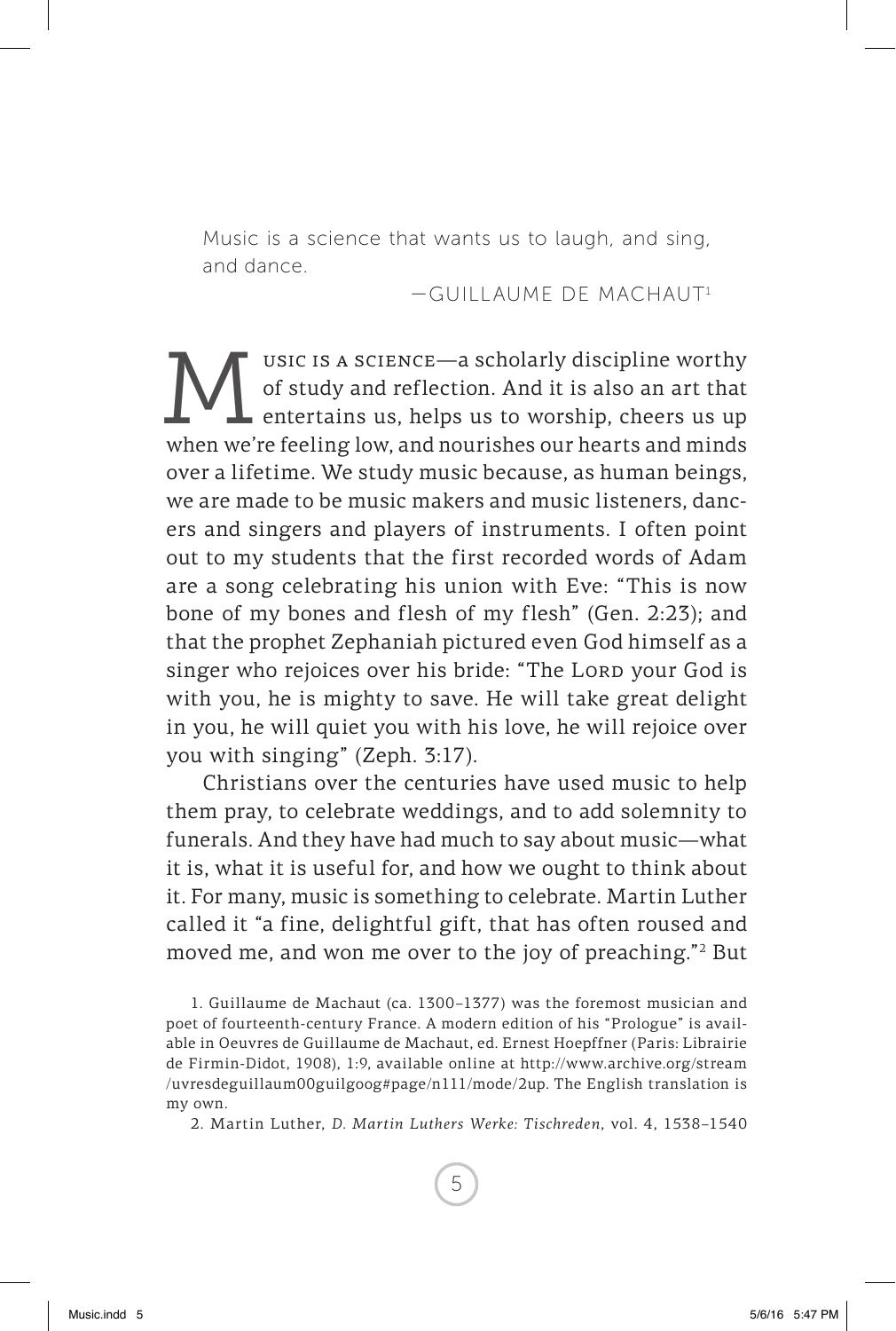#### MUSIC

Christians have also insisted that music was caught up in the fall along with everything else. Both Luther and John Calvin were concerned about the potential that music has to become a corrupting influence, and in his preface to the first book of Genevan psalms Calvin warned against an overly optimistic view of music: "As wine is poured into the cask with a funnel, so venom and corruption are distilled to the very depths of the heart by melody."3

Music is a powerful medium. It helps people to get a feeling across or add significance to what they want to say. But sometimes what people say with music is full of violence and hate, which is a problem because music underscores the potency of words with special vividness through its patterning of sound and time. In Genesis we read how Lamech boasted of murder and flaunted God's redemptive promises. But although the text refers to him *saying* these horrible things to his wives, the lyrical structure indicates that his words were preserved as a song.

Lamech said to his wives, "Adah and Zillah, listen to me; wives of Lamech, hear my words. I have killed a man for wounding me, a young man for injuring me. If Cain is avenged seven times, then Lamech seventy-seven times." (Gen. 4:23–24)

In fact, music seems to attach itself to anything that the sinful human heart is able to come up with.

<sup>(</sup>Weimar: Hermann Böhlau Nachfolger, 1916), 314, http://www.archive.org/stream /werketischreden10204luthuoft#page/314/mode/2up.

<sup>3.</sup> John Calvin, "Epistle to the Reader," *The Geneva Psalter* (1543), trans. Oliver Strunk, in Oliver Strunk, ed., *Source Readings in Music History*, rev. ed., Leo Treitler, general ed. (New York: W. W. Norton, 1998), 366.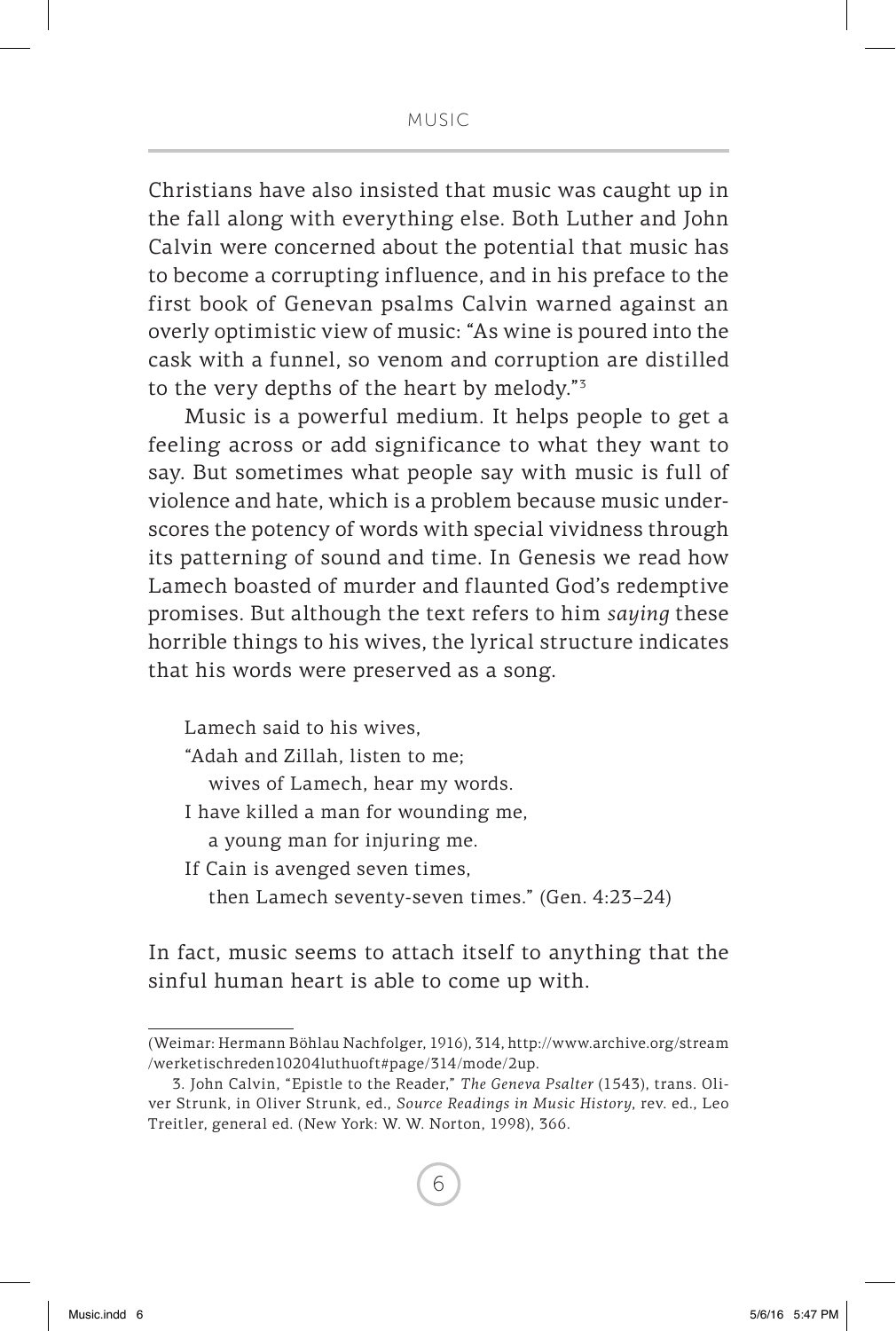Despite this, generalizations that associate certain musical sounds with human sinfulness can be misleading and must be thought through carefully. We ought to avoid confusing pleasantness with beauty or thinking that dissonance in music is itself sinful even though discord in human relations may well be. Nevertheless, the true consequences of the fall show up when we consider how apparently normal people have *used* music, even music that most would say is beautiful, to accompany mass murder or to inflict injury.4 In all this, Christians stubbornly maintain that the materials of music, and the human abilities associated with music making, are gifts of God—parts of his *good* creation. We insist that people should be responsible, that they ought to make good and wise use of these gifts. Along with this, we want musicians to sing about justice and peace and the gospel message of grace, and we want musicians to use music to serve their neighbors, especially the poor and the oppressed, as stewards of sound in the kingdom of God.<sup>5</sup> We need performers, composers, and musicologists who understand all facets of music in human life and who apply their minds and their talents to the task of renewing this complex musical world.

This booklet is intended to help those who want to study music and use their gifts for the glory of God, especially those who are or may become music majors in college. At its core are two important questions that students ought to ask: In view of all the challenges involved, will my study of music help me to love and serve God better?

<sup>4.</sup> Benita Wolters-Fredlund, "Experiencing Beauty in the Music of the Holocaust," *The Cresset* 72, no. 4 (Easter 2009): 21–31, http://thecresset.org/2009/Easter /wolters-fredlund.html. See also Bruce Johnson and Martin Cloonan, *Dark Side of the Tune: Popular Music and Violence* (Farnham, UK: Ashgate, 2009), 150–60.

<sup>5.</sup> Karen A. DeMol, *Sound Stewardship: How Shall Christians Think About Music?* (Sioux Center, IA: Dordt College Press, 1999), 22–23.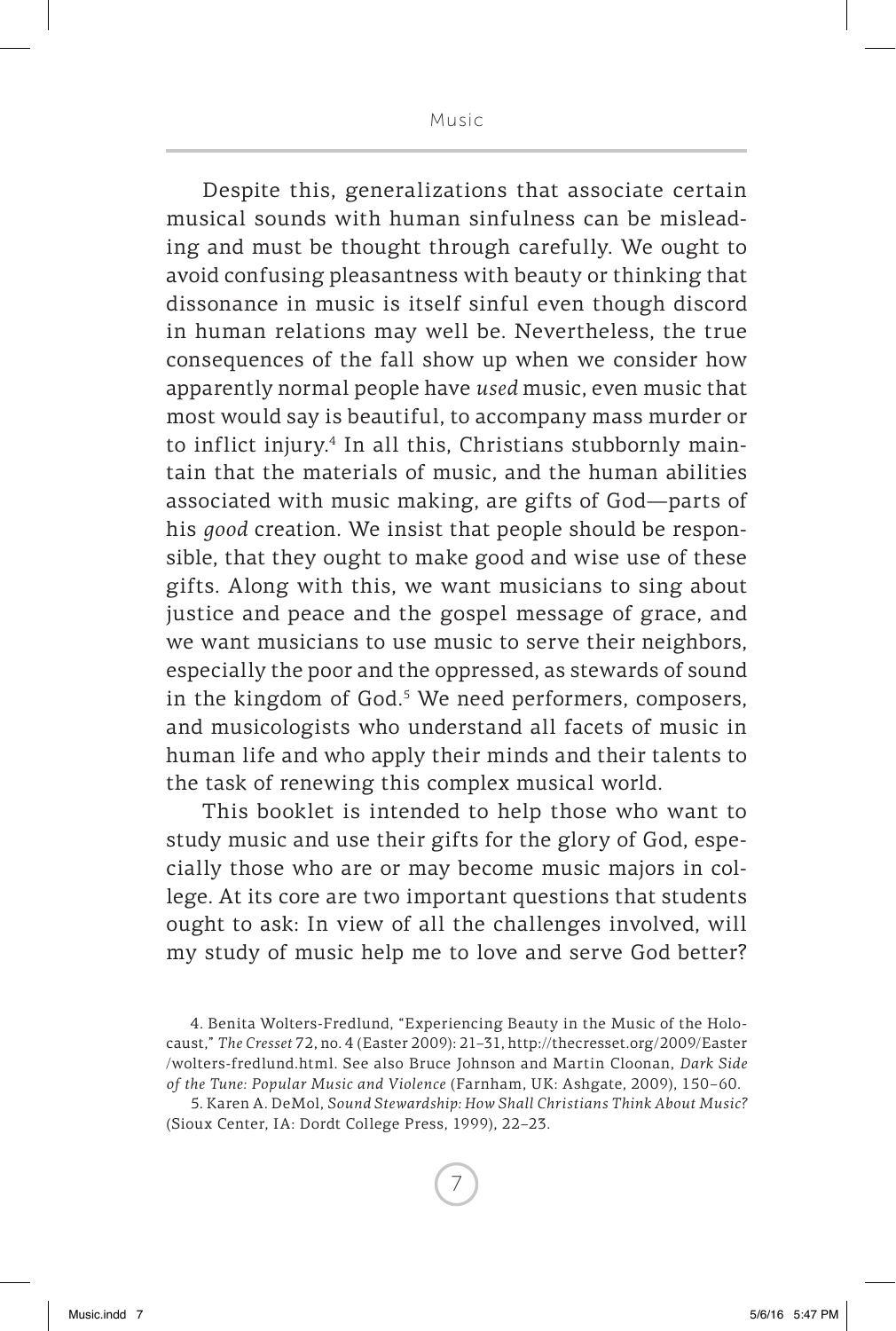Can my learning in the discipline of music help me to live more faithfully? I believe the answer to both questions is a resounding yes! But before we jump in, it's important to take some soundings and see how deep and wide this marvelous academic discipline is—this "science," as Machaut called it. I want to show you what musicians think about and why such things matter. We'll take a look at some pretty big issues (musical meaning, for instance) as well as listen in on a very old conversation about how music reflects and embodies the order of creation. And along the way I'll highlight perspectives that may help us to think about how the study of music is part of God's provision for our spiritual formation.

#### WHAT IS THE DISCIPLINE OF MUSIC?

In Praise of the Almighty's will, and for my neighbor's greater skill.

 $-J.S. BACH<sup>6</sup>$ 

In my years of teaching in Christian colleges I've found that students are often confused about musical study. They love music and want it to be part of their lives, but they may not understand how music works as an academic discipline. Many are outstanding performers but have never studied music theory, while others are experienced worship leaders who have had no formal training in music at all. Faced with several years' worth of courses that seem to have little to do with the music they love, some withdraw from the major or choose not to begin it at all. I recall struggling

<sup>6.</sup> From the title page of the *Little Organ Book* (Orgelbüchlein), BWV 599–644. Translated by Arthur Mendel in Hans T. David and Arthur Mendel, eds., *The Bach Reader: A Life of Johann Sebastian Bach in Letters and Documents*, rev. ed. (New York: W. W. Norton, 1966), 75.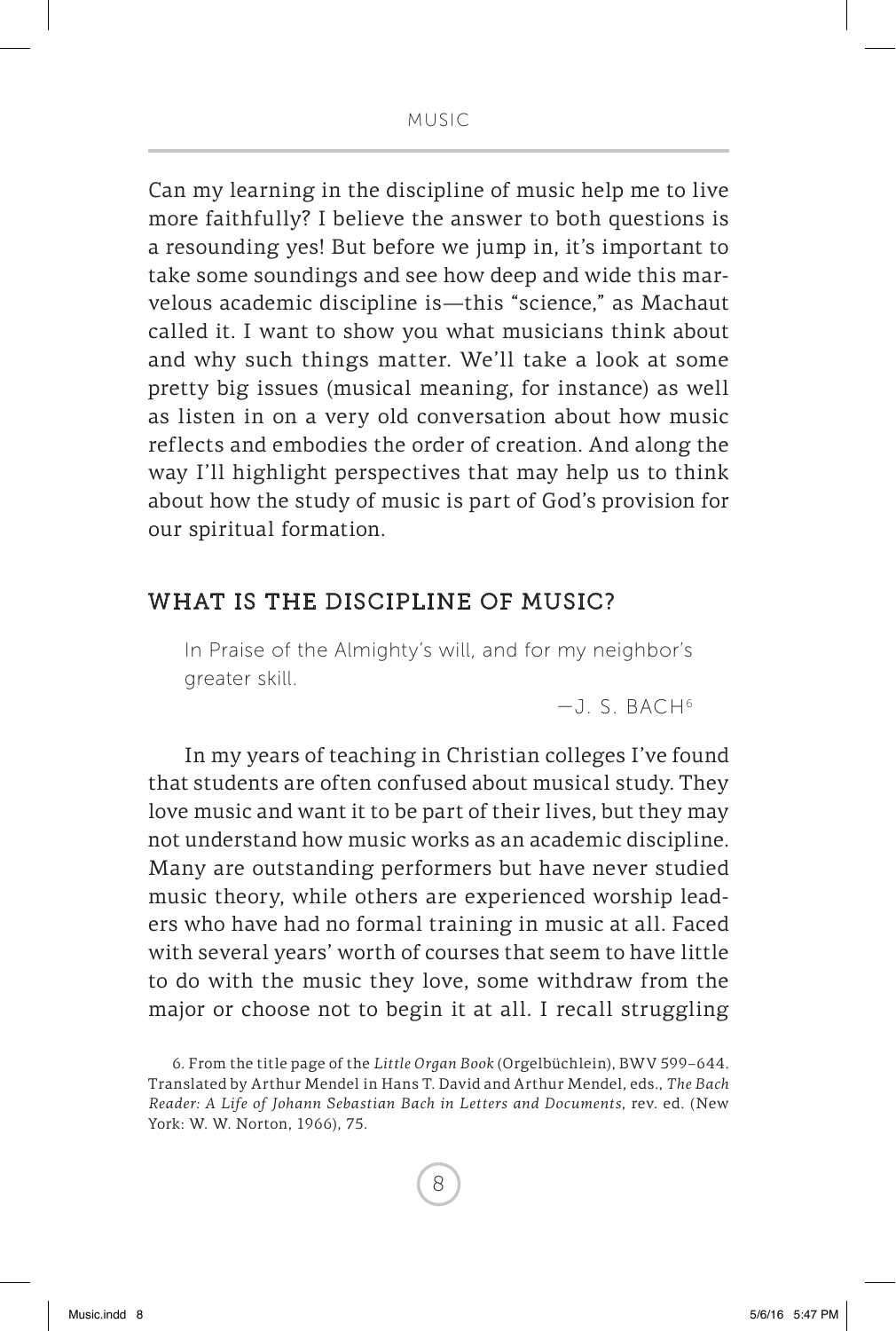as a college music major to understand the academic side of music, especially the required music theory and music history courses. It was difficult for me to accept explanations as to why these were necessary or what I might gain from the time and effort invested in them. Of course, not every student struggles with these things, then or now. But as I write these sentences I'm reminded just how often I meet students in my classes who have never really thought about what the discipline of music is or what the real value of musical study in college might be.

Ethnomusicologist Bonnie C. Wade challenges us to begin by thinking about who musicians are and what they do.

Music makers are individuals and groups, adults and children, female and male, amateurs and professionals. They are people who make music only for themselves, such as shower singers or secretly-sing-along-with-the-radio types, and they are performers, people who make music purposefully for others. They are people who make music because they are required to and people who do so simply from desire. Some music makers study seriously, while others are content to make music however they can, without special effort.<sup>7</sup>

Viewed from this angle, all people are musicians, because all people make music meaningful and useful in their lives.<sup>8</sup> But some choose to apply themselves to the study of music in a way that goes beyond the everyday. People who make music "purposefully" and study music "seriously" may be said to engage in the *discipline* of music. In her short

8. Ibid., 1–6.

<sup>7.</sup> Bonnie C. Wade, *Thinking Musically: Experiencing Music, Expressing Culture*, 3rd ed. (New York: Oxford University Press, 2012), 1.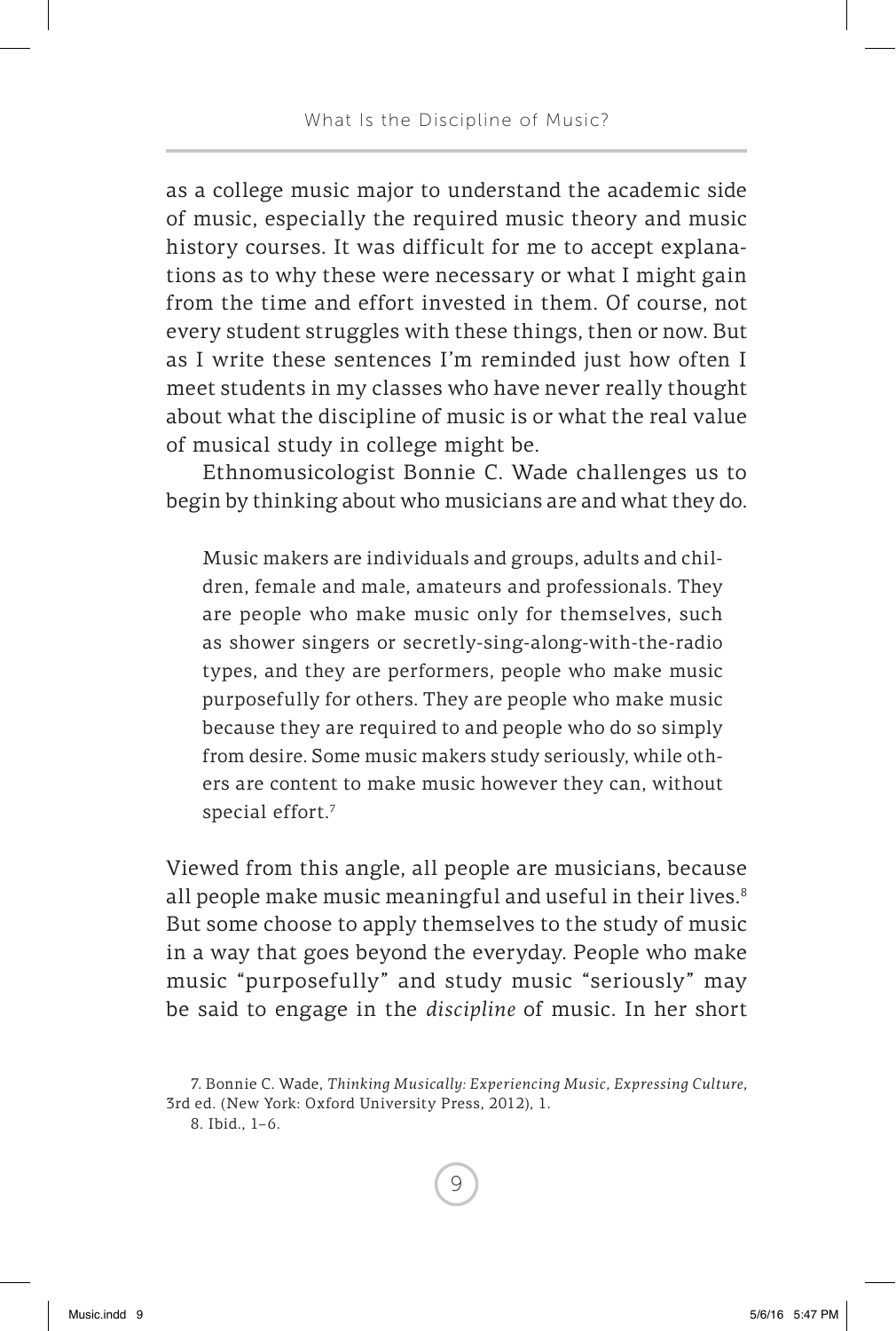story about a neighbor who tries to teach a stone to talk, Annie Dillard offers a useful picture of this kind of work. "I assume," she writes, "that like any other meaningful effort, the ritual involves sacrifice, the suppression of self-consciousness, and *a certain precise tilt of the will*, so that the will becomes transparent and hollow, a channel for the work."9 Over time this "precise tilt of the will" becomes second nature, and the tasks of coming up with new and well-made music—working through the problems of understanding how a complex piece of music means what we think it does; performing a masterpiece from the past with commitment and intelligence—begin to shape a musician's mind and heart according to the contours of the discipline. Musicians who devote themselves to this kind of study become practitioners of the discipline of music, and the content of that discipline, as well as all the practices associated with it, become their responsibility.

#### *Three Musical Practices*

As those who pursue this calling out of love for Jesus Christ, then, we ought to think about what the lineaments of the discipline are so that we can better understand how students and scholars alike are being formed by this learning. One simple way to do this is to divide the discipline into three broad fields or practices: performance, composition, and musicology. We'll take a look at each in turn.

Performance is the musical practice that most people are familiar with. It is what we mostly think of when we form a picture of music making in our minds. All music students know that learning to perform well means many years of private lessons and countless hours of lonely practice. But

<sup>9.</sup> Annie Dillard, "Teaching a Stone to Talk," in *Teaching a Stone to Talk: Expeditions and Encounters* (New York: Harper Perennial, 1992), 86 (emphasis added).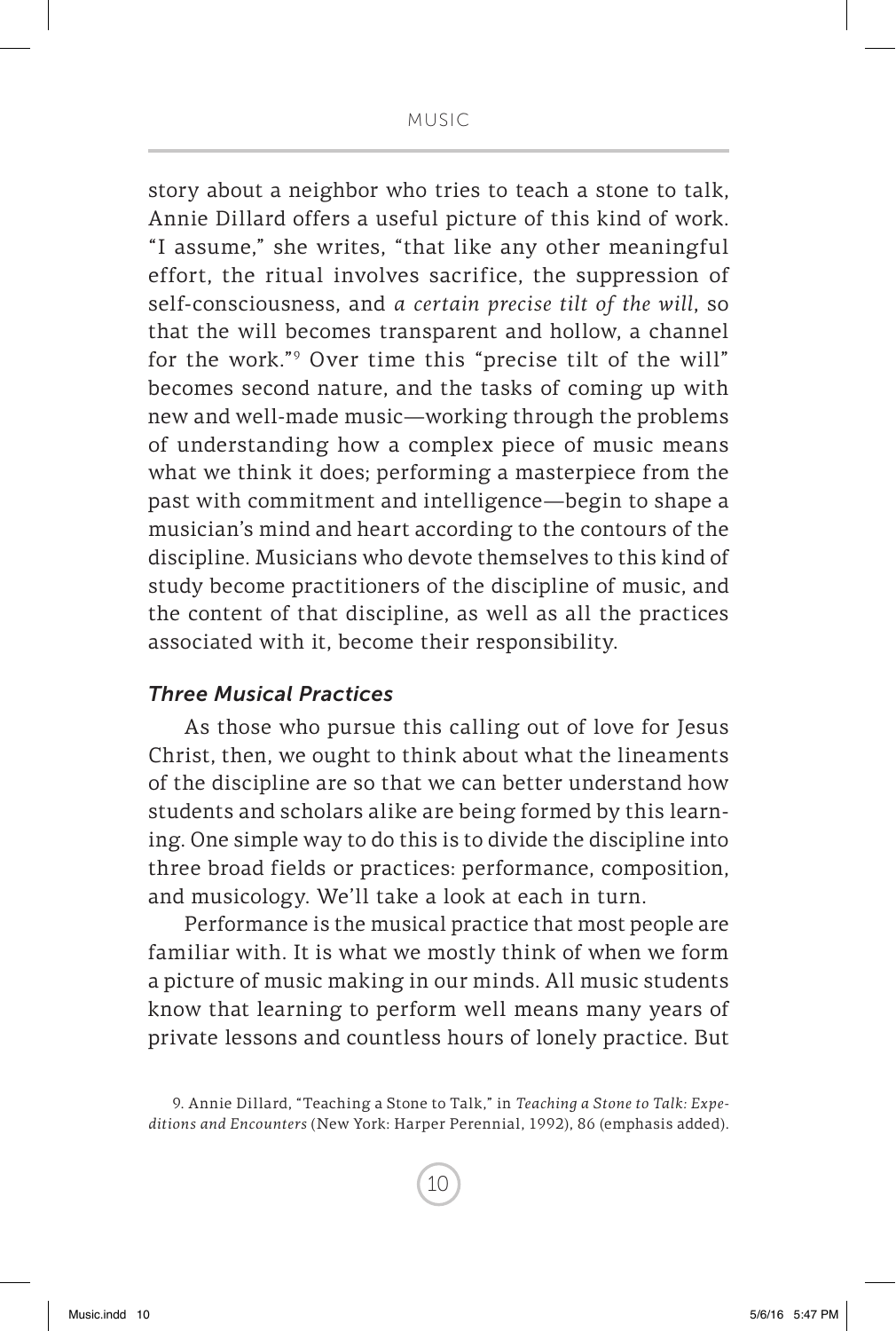the best performers also learn that they need to be open not only to their own individual achievement but also to values shaped in community, through participation in ensembles of diverse kinds. Performers give music a public face—they are the musicians who many students aspire to become.

Music composition is also both an individual and a corporate activity. Composers often work on commission or as part of a team (as with film scoring or creating music for video games). They are songwriters and jazz improvisers, and they compose operas and commercial jingles. Success in the craft of composition requires a love for new music of all kinds, as well as a solid foundation in a particular musical language, whether classical or popular. Often composers are consulted for their views on music, and many of the most important insights into the nature and structure of music have come from them.

The third practice, musicology, requires somewhat more explanation. I use the term *musicology* to refer to the scholarly study of music in general, encompassing music theory, analysis, the writing of music history, and ethnomusicology, together with various hybrids and interdisciplinary subdivisions that comprise the broad field of academic studies in music. As the musical practice most closely aligned with the liberal arts in the modern university, musicology provides the clearest linkage between the study of music and the other disciplines. Most of the discussion that follows will have musicology in view. But I want to affirm before we get into the details that the discipline of music, being in truth a multidisciplinary field, cannot be comprehended by any one of the three practices alone. Deep within the DNA of the discipline of music is the idea that the true musician possesses a well-rounded knowledge of and experience in all three practices, even as she may find her place in God's world as a practitioner of mainly one.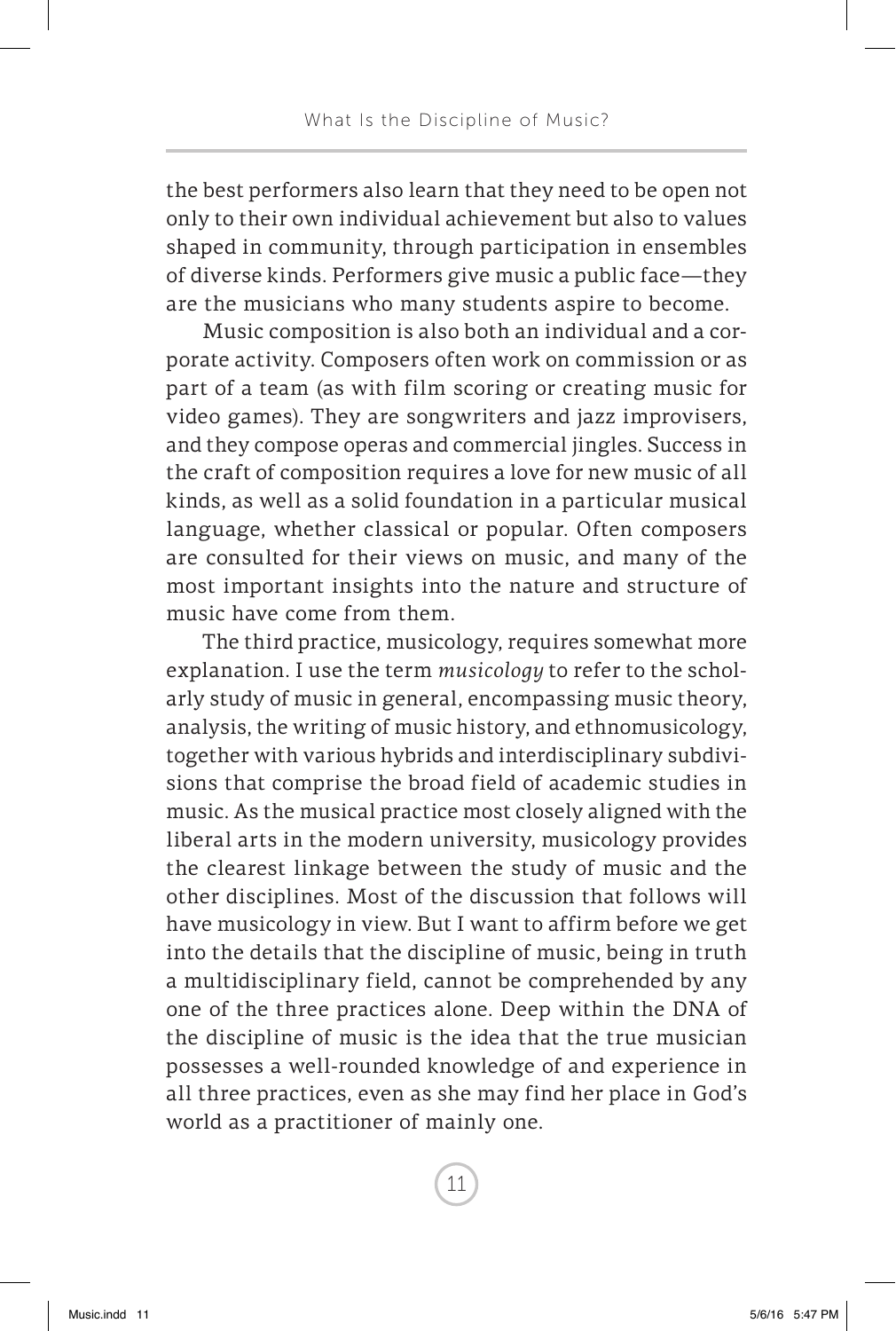What gives the discipline its coherence in an academic context is that performers, composers, and musicologists have each, in their diverse ways, contended with the same issues and asked many of the same questions. Musicians have thought long and hard about the fact that music has much in common with mathematics, for instance—that it both reflects and embodies a kind of order. And, as we learn from scholars like Bonnie Wade, *people* make music meaningful as well as useful.<sup>10</sup> That is, music is significant, and the way that people use it affects what they understand it to mean. So in order to provide a framework for our discussion, I will focus on three musical themes that I believe have had not only a profound influence on the discipline of music in the past, but also a continuing ability to provoke conversations about music today.

#### *Three Musical Themes*

The capstone course for music majors at Calvin College, which I teach, is called simply, "Order, Meaning, and Function." It serves as both the senior seminar for the music department and an integrative studies course in the core curriculum. As a course designed to help students to integrate their Christian faith with their learning in the discipline of music, it offers a chance for students to find connections among all the things they've read and thought about and experienced during their time in college. Together we challenge one another to envision our learning in terms of God's call to faithful service and stewardship in his kingdom.

Order, meaning, and function are concepts that help us to think about and think through this challenge to live faithfully in God's world as musicians. When we talk about these themes and the many musical conversations that cluster

<sup>10.</sup> Wade, *Thinking Musically*, 10–19.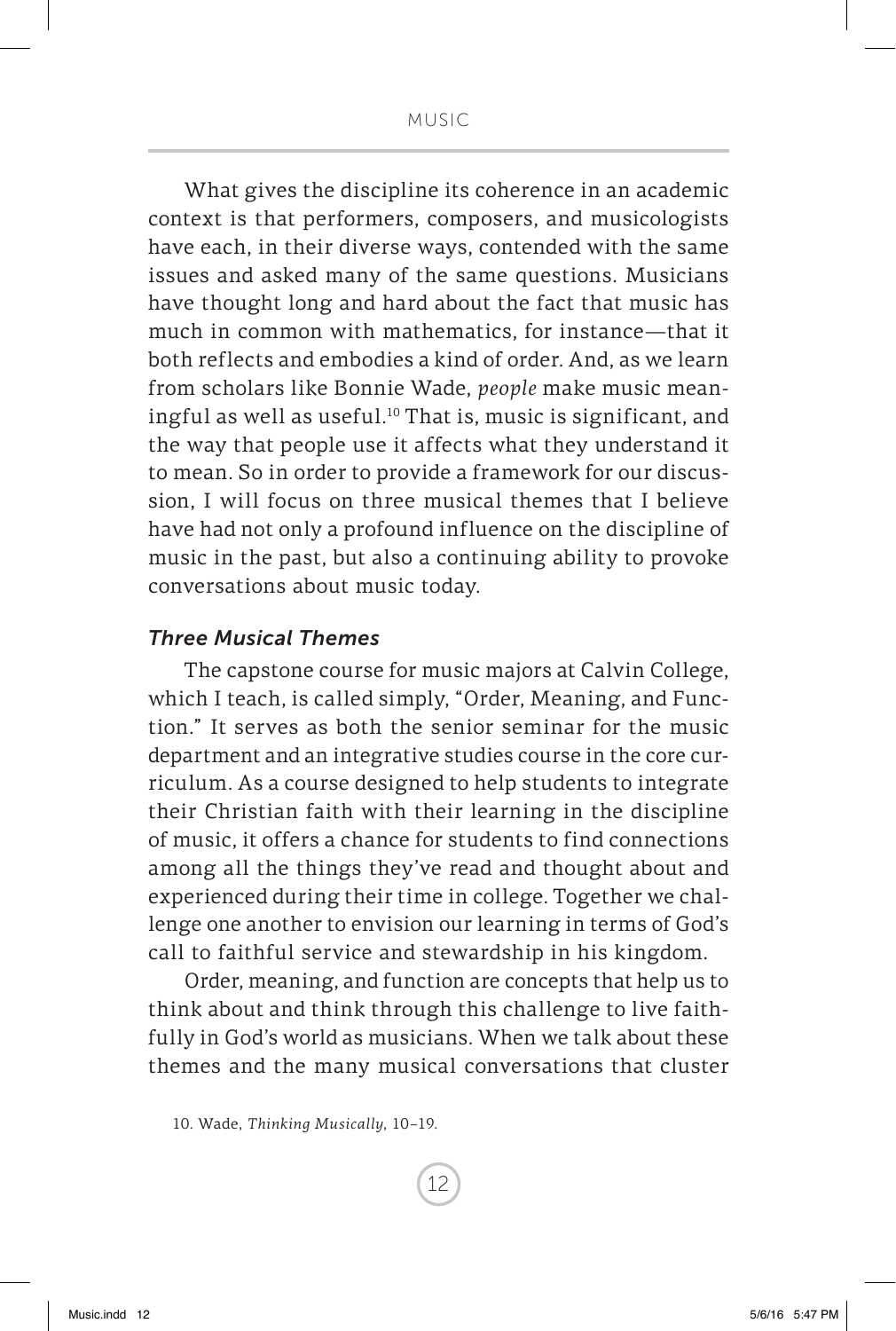around them, we treat them not as mere abstractions or foundations for research projects, but as biblically grounded insights that compel us to make choices about music and about our lives. A brief look at each theme in its biblical context will help us to be similarly grounded as we try to engage more deeply with the questions of the discipline.

The first of the three themes, *order*, invites us to connect music with the doctrine of creation. The Bible reveals God as the one who *makes* the world and populates it with creatures, who *cares* about the world, and who *sustains* the world through Jesus Christ. Psalm 8 pictures an ordered creation: "When I consider your heavens, the work of your fingers, the moon and the stars, which you have set in place" (Ps. 8:3); and Hebrews 1 points to the Christological significance of creation, linking the order of heaven to the dynamic movement of time toward its end:

The Son is the radiance of God's glory and the exact representation of his being, sustaining all things by his powerful word. After he had provided purification for sins, he sat down at the right hand of the Majesty in heaven. So he became as much superior to the angels as the name he has inherited is superior to theirs. (Heb. 1:3-4)

For thousands of years musicians have noticed that music both reflects and embodies these aspects of creation—that it is ordered, in the sense of exhibiting a harmonious design, and that it embodies an ordered process that unfolds in time. The connection of these things to musical uses of sound and time brings us into the general conversation about music theory.

The second theme, *meaning*, has to do with the interpretation of music—our ways of construing what it means to us. It is easy to understand how the arts in general, and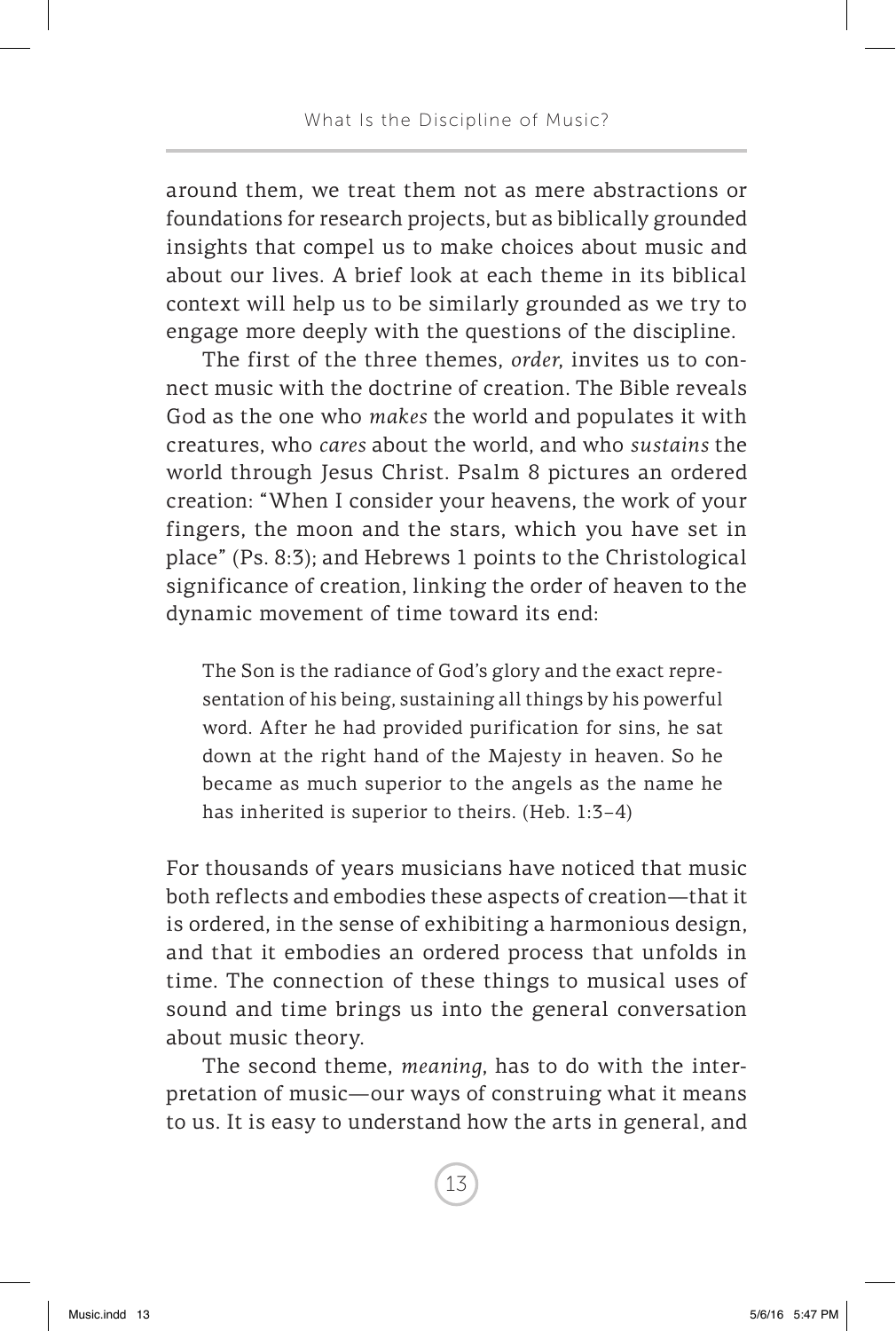music in particular, may be said to make life more meaningful, endowing certain occasions with a significance they might not otherwise have. And the Bible reminds us that "the heavens *declare* the glory of God" and that the creation was made by God to have a voice, to "pour forth *speech*" day by day (Ps. 19:1–2). Christians refer to this testimony as general revelation, and human music making has a place in that chorus of praise.<sup>11</sup> The real challenge for musicians is to understand how musical meaning happens and to reflect on what music is capable of saying.

The third and final theme is *function*. Scripture is rich in descriptions of music as a social practice: Miriam playing the tambourine as she leads the Israelite women in a celebration dance (Ex. 15:20), or David playing his harp as King Saul "was prophesying in his house" (1 Sam. 18:10). And rather than thinking about historical or cultural context merely as a background against which "music" is set as an object of contemplation, many musicologists today are trying to understand the cultural and social work that music does. This way of thinking has enriched the discipline by bringing a lot of music and music making into the conversation that was marginalized—or even ignored—by scholars of earlier generations.

Before we go on I want to stress that my purpose in arranging the discussion around these themes is not so much to explore the themes themselves but to enable us to focus on the questions that musicians and scholars ask; for it is these questions, as I've said, that give coherence to the discipline. This is not a formal treatise on musical scholarship; rather it's an introduction to the busy world of disciplined thinking about music and disciplined music

<sup>11.</sup> Jeremy S. Begbie, *Resounding Truth: Christian Wisdom in the World of Music* (Grand Rapids: Baker Academic, 2007), 202.